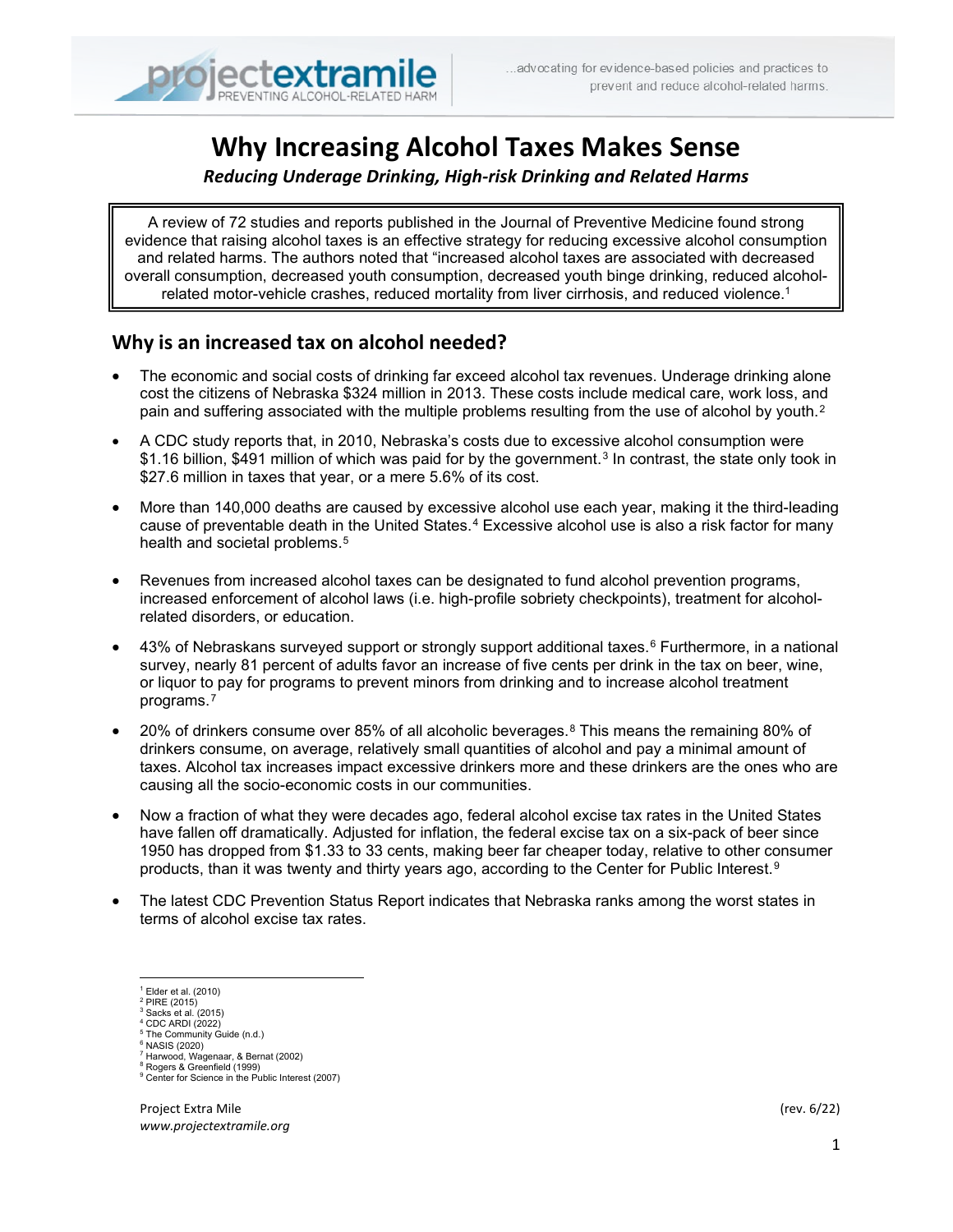- $\circ$  Nebraska's excise tax for beer is \$0.31/gallon; the Community Preventive Task Force (Task Force) recommends the tax to be at or above \$1 per gallon.
- $\circ$  Nebraska's excise tax for wine is \$0.95/gallon; the Task Force recommends the tax to be at or above \$2 per gallon.
- o Nebraska's excise tax for distilled spirits is \$3.75/gallon; the Task Force recommends the tax to be at or above \$8 per gallon<sup>[10](#page-1-0)</sup>.

### **Alcohol tax increases work**

- **Studies show that increased alcohol taxes are effective.** Higher excise taxes on alcohol are often passed on to consumers, which leads to a reduction in the quantity and frequency of alcohol consumption among youth<sup>[11](#page-1-1)</sup>, who are more price-sensitive consumers. Higher alcohol prices or taxes have been consistently related to fewer motor vehicle crashes and fatalities, less alcohol-impaired driving, less mortality from liver cirrhosis, less violence, lower incidence of sexually transmitted diseases (STDs), and less alcohol-related dependence.[12](#page-1-2) Six studies from the systematic reviews conducted by the Task Force found consistent evidence that higher alcohol prices were associated with less youth drinking. On average, a 10 percent increase in the price of alcohol reduced beer, wine and spirit consumption by 5 percent, 6 percent, and nearly 8 percent respectively with alcohol-related crashes and other problems falling by like levels. Smaller increases produce proportional results.<sup>[13](#page-1-3)</sup>
- **How do increased taxes on alcohol prevent underage drinking?** Although alcohol excise taxes are often raised for revenue-generating reasons, several studies suggest that higher excise taxes also have an impact on youth consumption and its consequences. Young adults are more responsive to price increases than adults. Higher taxes on alcohol are associated with less drinking among 16- to 21-year olds and specifically amongst high school students.<sup>[14](#page-1-4)</sup>
- **Excise taxes naturally lose effectiveness over time.** Alcohol taxes are implemented at the federal and state level and are beverage specific (i.e. differing for beer, wine and spirits). Excise taxes are based on volume, unlike sales taxes which are based on the sales price. When taxes are based on volume, and not adjusted regularly, their effects are quickly reduced through inflation.

#### **The Nebraska experience**

While a number of high-profile drunken driving crashes has seen Nebraska state senators examining a variety of approaches to cracking down on the problem, no bill to address alcohol taxes has made it to the floor for debate in recent legislative sessions.

- Nebraska ranks as the  $4<sup>th</sup>$  worst state in terms of binge drinking with 20.4% of adults binge drinking.<sup>[15](#page-1-5)</sup>
- Nebraska ranks  $2<sup>nd</sup>$  worst in terms of self-reported drinking and driving with 955 episodes per 1,000 population.[16](#page-1-6) Between 2009 and 2019, the Nebraska Highway Safety Office reports 771 people were killed in an alcohol-involved crash in Nebraska due to a drunk driver.<sup>[17](#page-1-7), [18](#page-1-8), [19](#page-1-9)</sup>
- While traffic fatalities are a great concern, they are only a fraction of the total alcohol-attributable deaths Nebraska experiences. Between 2006 and 2010, Nebraska averaged 436 alcohol-attributable deaths per year and more than 12,000 years of potential life lost.<sup>[20](#page-1-10)</sup> In 2015, an estimated 703 alcoholrelated deaths and 2,403 hospitalizations occurred.[21](#page-1-11)
- <span id="page-1-1"></span><span id="page-1-0"></span>• Mirroring the decline of the federal rate due to inflation, Nebraska's inflation-adjusted excise tax on a six-pack has dropped from 32 cents to 17 cents since 1970.<sup>[22](#page-1-12)</sup>

<sup>&</sup>lt;sup>10</sup> CDC (2016)<br>
<sup>12</sup> Coate & Grossman (1988)<br>
<sup>12</sup> Center for Science in the Public Interest (2007)<br>
<sup>13</sup> The Community Guide (2007)<br>
<sup>15</sup> The Community Guide (2007)<br>
<sup>15</sup> CDC (2020)<br>
<sup>16</sup> Jewett et al. (2015)<br>
<sup>16</sup> NDOT

<span id="page-1-5"></span><span id="page-1-4"></span><span id="page-1-3"></span><span id="page-1-2"></span>

<span id="page-1-7"></span><span id="page-1-6"></span>

<span id="page-1-12"></span><span id="page-1-11"></span><span id="page-1-10"></span><span id="page-1-9"></span><span id="page-1-8"></span>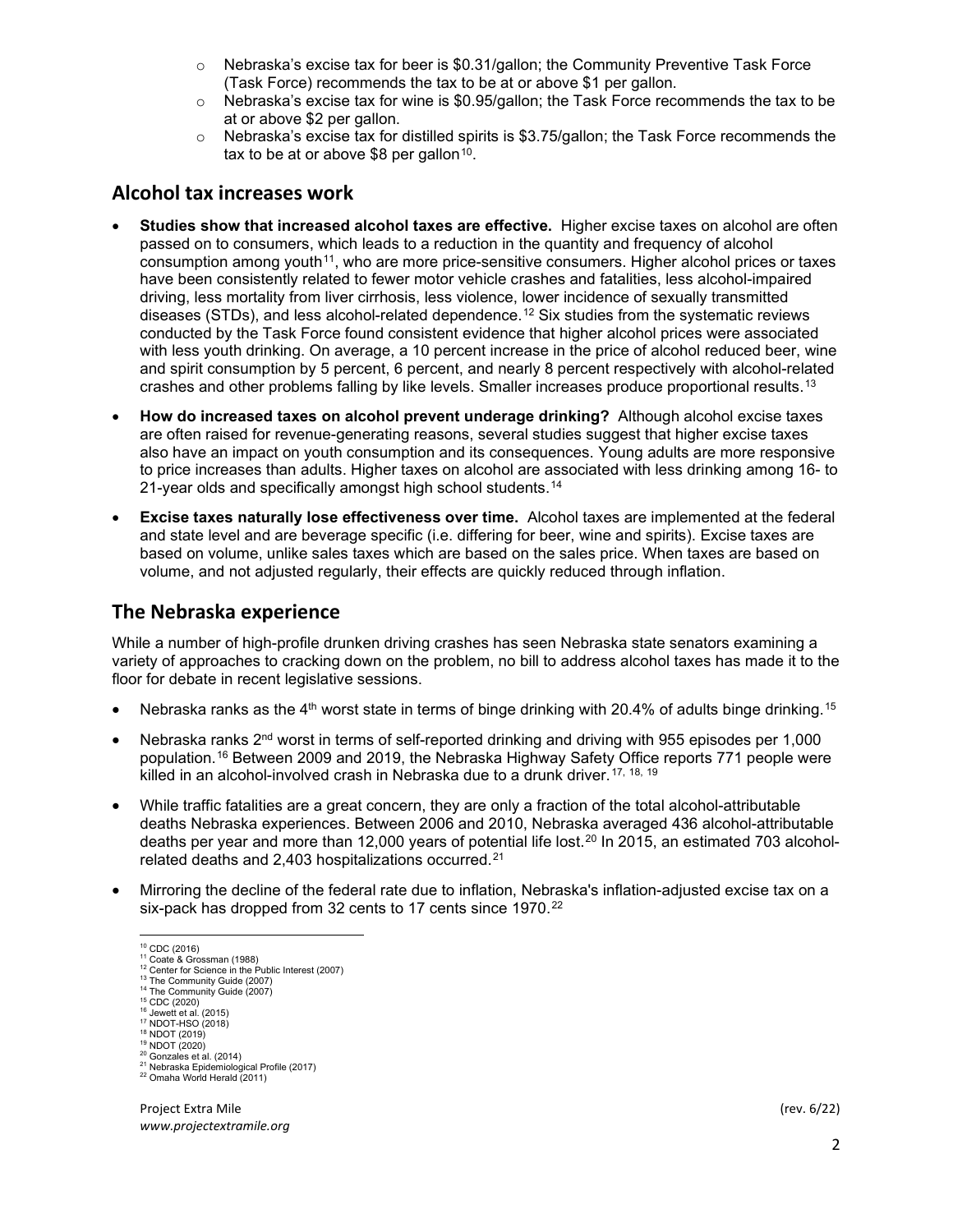- Nebraska has increased its alcohol taxes just 14 times in the past 80 years with only six of those increases applying across the board, meaning that the tax rate on each type of alcohol was increased at the same time. Rates have not been raised across the board since 1985.[23](#page-2-0)
- If a \$0.10 per drink excise tax increase were to be imposed on alcohol in Nebraska, the state could create an estimated 2,030 new jobs. Furthermore, excessive drinkers would be most impacted by the tax increase, paying over five times more on average than non-excessive drinkers per year. $24$





• A Centers for Disease Control and Prevention analysis of 23 separate sobriety checkpoints in 2002 found the strategy reduced alcohol-related deaths and injuries by an average of 20 percent.<sup>25</sup> In Nebraska, this would save 15 lives every year.<sup>[26](#page-2-3)</sup> Such increased enforcement could be funded with revenue from increased alcohol taxes.

<span id="page-2-3"></span><span id="page-2-2"></span>

<span id="page-2-1"></span><span id="page-2-0"></span><sup>&</sup>lt;sup>23</sup> Nebraska Legislature (n.d.)<br><sup>24</sup> University of Florida et al. (2015)<br><sup>25</sup> Elder et al. (2002)<br><sup>26</sup> Nebraska Department of Roads (2014)